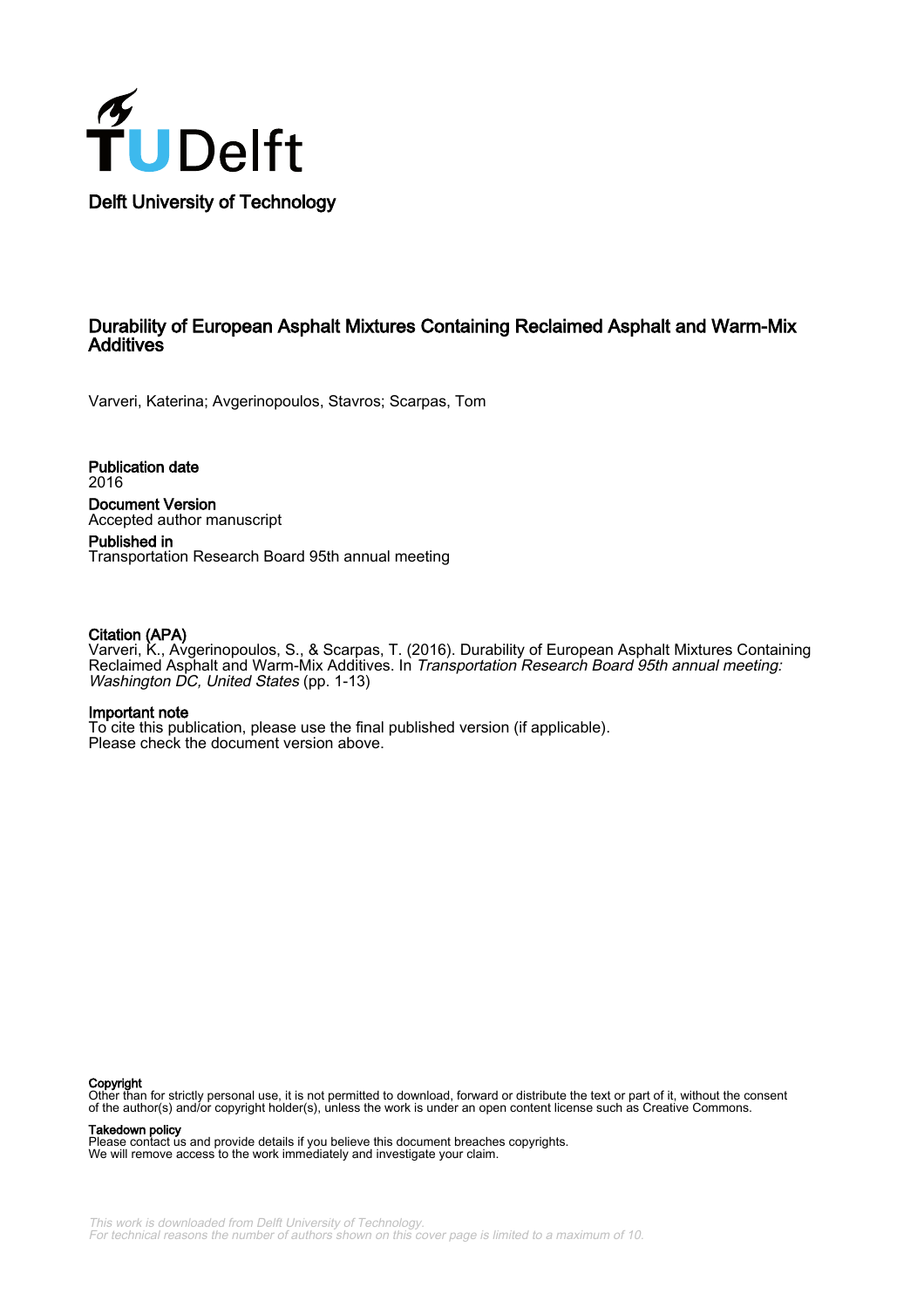| $\mathbf{1}$   | <b>Durability of European Asphalt Mixtures Containing Reclaimed</b>            |     |      |                  |
|----------------|--------------------------------------------------------------------------------|-----|------|------------------|
| $\overline{2}$ | <b>Asphalt and Warm Mix Additives</b>                                          |     |      |                  |
| $\mathfrak{Z}$ |                                                                                |     |      |                  |
| $\overline{4}$ |                                                                                |     |      |                  |
| 5              | Aikaterini (Katerina) Varveri                                                  |     |      |                  |
| 6              | <b>Pavement Engineering</b>                                                    |     |      |                  |
| $\tau$         | Faculty of Civil Engineering & Geosciences                                     |     |      |                  |
| 8              | Delft University of Technology                                                 |     |      |                  |
| 9              | Address: Stevinweg 1, 2628 CN, Delft, The Netherlands.                         |     |      |                  |
| 10             | Tel: +31 15 27 84665, Fax: +31 15 27 85767, Email: a.varveri@tudelft.nl        |     |      |                  |
| 11             |                                                                                |     |      |                  |
| 12             | <b>Stavros Avgerinopoulos</b>                                                  |     |      |                  |
| 13             | <b>Faculty of Technology</b>                                                   |     |      |                  |
| 14             | De Montfort University                                                         |     |      |                  |
| 15             | Address: The Gateway, LE1 9BH, Leicester, United Kingdom                       |     |      |                  |
| 16             | Tel: +44 116 257 7092, Fax: +44 116 250 6092, Email: savgerinopoulos@dmu.ac.uk |     |      |                  |
| 17             |                                                                                |     |      |                  |
| 18             | <b>Athanasios (Tom) Scarpas</b>                                                |     |      |                  |
| 19             | <b>Pavement Engineering</b>                                                    |     |      |                  |
| 20             | Faculty of Civil Engineering & Geosciences                                     |     |      |                  |
| 21             | Delft University of Technology                                                 |     |      |                  |
| 22             | Address: Stevinweg 1, 2628 CN, Delft, The Netherlands.                         |     |      |                  |
| 23             | Tel: +31 15 27 84665, Fax: +31 15 27 85767, Email: a.scarpas@tudelft.nl        |     |      |                  |
| 24             |                                                                                |     |      |                  |
| 25             |                                                                                |     |      |                  |
| 26             |                                                                                |     |      |                  |
| 27             |                                                                                |     |      |                  |
| 28<br>29       | Word count                                                                     |     |      |                  |
| 30             | Number of words in the abstract:                                               | $=$ | 223  | words            |
| 31             | Number of words in text:                                                       | $=$ | 4607 | words            |
| 32             | Number of words in references:                                                 | $=$ | 634  | words            |
| 33             | Number of tables: $(2 \times 250)$                                             | $=$ | 500  | words equivalent |
| 34             | Number of figures: $(5 \times 250)$                                            | $=$ | 1250 | words equivalent |
| 35             |                                                                                |     |      |                  |
| 36             | Total number of words                                                          | $=$ | 7214 | words equivalent |
| 37             |                                                                                |     |      |                  |
| 38             |                                                                                |     |      |                  |
| 39             | Date of first paper submission: 8 July 2015                                    |     |      |                  |
| 40             | Date of revised paper submission: 11 November 2015                             |     |      |                  |
| 41             |                                                                                |     |      |                  |
| 42             |                                                                                |     |      |                  |
| 43             | Corresponding author:                                                          |     |      |                  |
| 44             | Aikaterini Varveri                                                             |     |      |                  |
| 45             | <b>Pavement Engineering</b>                                                    |     |      |                  |
| 46             | Faculty of Civil Engineering & Geosciences                                     |     |      |                  |
| 47             | Delft University of Technology                                                 |     |      |                  |
| 48             | Address: Stevinweg 1, 2628 CN, Delft, the Netherlands.                         |     |      |                  |
| 49             | Tel: +31 15 27 84665, Fax: +31 15 27 85767, Email: a.varveri@tudelft.nl        |     |      |                  |
| 50             |                                                                                |     |      |                  |
| 51             |                                                                                |     |      |                  |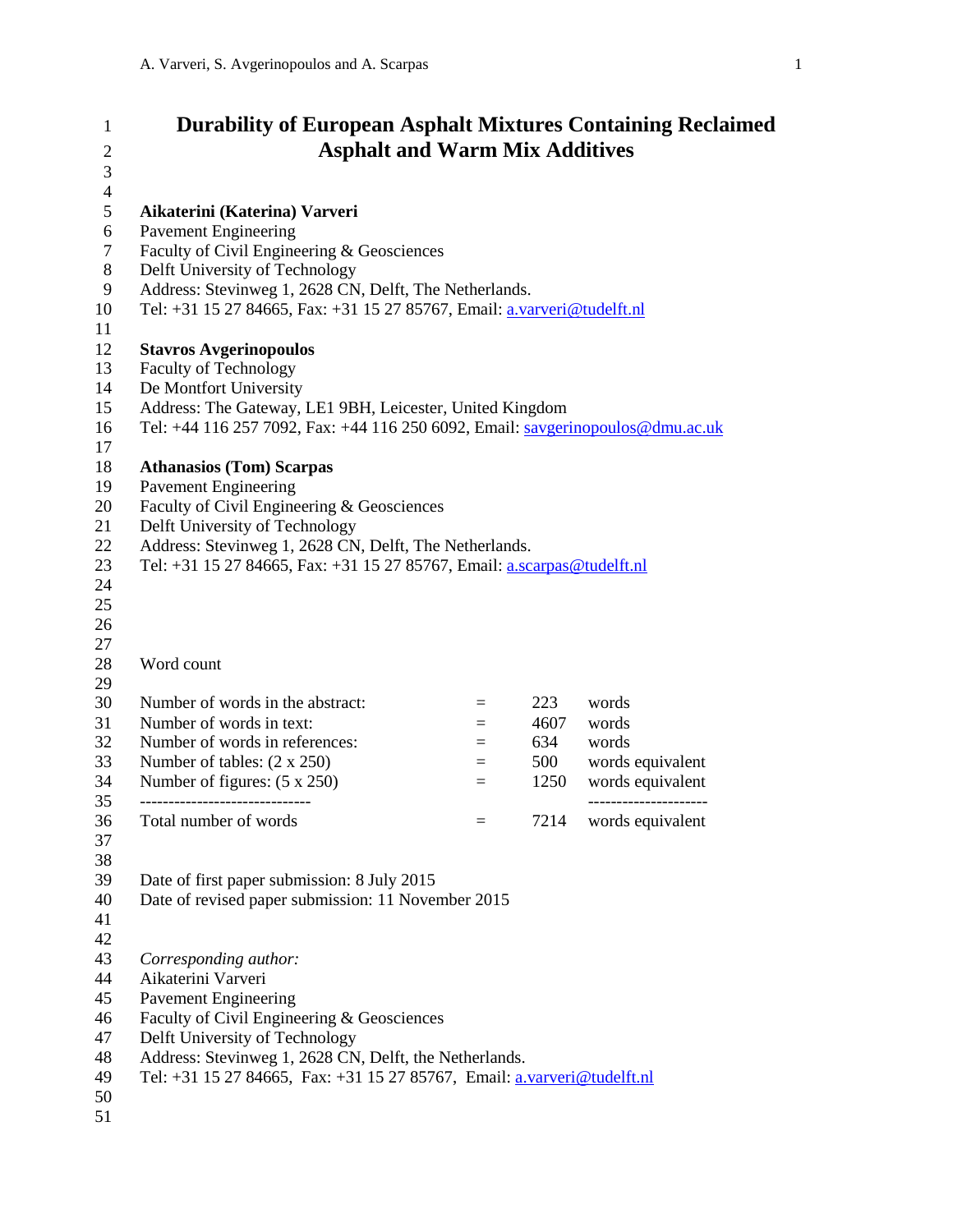### **ABSTRACT**

 This paper investigates the moisture susceptibility of European asphalt mixtures containing reclaimed asphalt (RA) and warm mix (WMA) additives. Test sections of a typical SMA mixture have been laid, from which cylindrical samples were cored and utilised for laboratory testing. Four variants of the SMA mixture were prepared; a control HMA mixture with 0% RA, a mixture with 30% RA and no WMA additive, a mixture with 30% RA in which a WMA additive was added and a mixture with 40% RA and a WMA additive. The coring procedure and testing were carried out in two phases; first field cores were taken 24 hrs after the construction of the test section was completed and then once again 12 months later. In this way, the influence of field ageing on the mechanical performance of the mixtures was considered. The samples were moisture conditioned at various combinations of water bath immersion and cyclic pore pressures by means of the Moisture Induced Sensitivity Tester (MiST). The degradation in strength due to 13 moisture was quantified through indirect tensile strength tests. The results indicated that the use<br>14 of RA in combination with WMA additives resulted to mixtures with improved durability of RA in combination with WMA additives resulted to mixtures with improved durability characteristics, with respect to moisture damage, compared to the control HMA mixture. Based on the results, recommendations were made for characterizing and limiting moisture damage of asphalt pavements.

- *Keywords*: Durability, Moisture damage, Ageing, Reclaimed asphalt, Warm mix additive
- 

- 
- 
- 
- 
- 
- 
- 
- 
- 
- 

 

>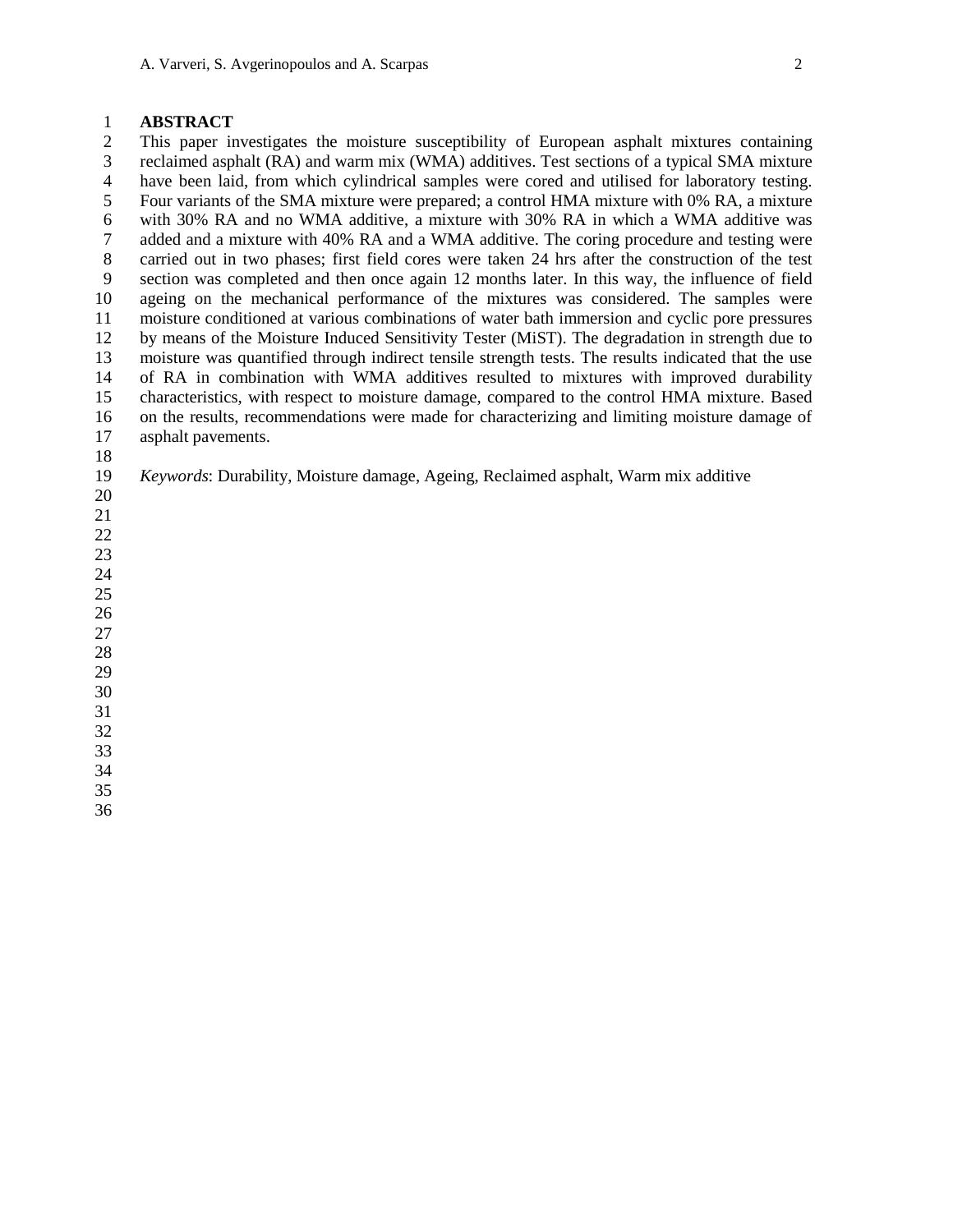### **INTRODUCTION**

 Traditional technologies for asphalt mixture production are gradually being replaced by warm mix asphalt (WMA) and reclaimed asphalt (RA) technologies due to the associated environmental benefits. These benefits are usually listed as a combination of lower fuel consumption and greenhouse gases emissions, along with a reduction in virgin materials consumption and the amount of waste sent to landfills, all potentially contributing to the overall development of sustainable road infrastructure. The challenge for engineers is to develop environmental friendly pavement materials with similar mechanical performance to those of the conventional ones and, at the same time, to consider ways to make the most of such technologies by further increasing the RA content or lowering the temperatures in pavement mixture design and construction. Obviously, the benefits that arise from the use of RA and WMA can be compromised if the mixture performance is poor in the long-term. For this reason, further research is still needed to 13 evaluate the performance and durability of WMA and RA mixtures.<br>14 Traffic loading and environment affect substantially the

 Traffic loading and environment affect substantially the long-term performance and durability of asphalt pavements. Several environmental factors such as temperature variations, humidity, precipitation, oxygen, freeze-thaw cycles and ultraviolet radiation can degrade the mixture properties, thus decreasing its ability to sustain traffic loads. As a result, an increase in the operational and maintenance costs is needed in order to fulfil the expected service life of the pavement system. Of all possible damages, moisture and oxidative ageing have been identified as 20 important contributors to various forms of damage such as ravelling, rutting and cracking.<br>21 Moisture damage is a result of various processes that occur when liquid water or n

 Moisture damage is a result of various processes that occur when liquid water or moisture vapour interacts with asphalt mixtures. Moisture diffusion, binder erosion due to the scouring action of water and pressure development in the macro pores of the pavements due to repeated traffic loading are the most important moisture-induced damage processes found in literature *(1, 2)*. Moisture damage phenomena are particularly complex as they depend, among others, on 26 mixture morphology (air voids percentage, size and interconnectivity and hence permeability) and<br>27 on the physico-chemical properties of bituminous binders and aggregates (diffusivity and on the physico-chemical properties of bituminous binders and aggregates (diffusivity and chemical affinity with water). Similarly, oxidative ageing of the binder is another cause of mixture degradation. It appears to be a complex phenomenon that alters the viscoelastic behaviour of the binder through chemical and/or physical processes in time and typically leads to embrittlement of the binder, making the pavements more prone to damage under the same loads and strains. Depending on the availability of oxygen for diffusion in a pavement, asphalt binders will harden in time and become brittle; consequently the propensity of asphalt pavements to cracking increases *(3)*.

 The use of RA and WMA technologies can influence the aforementioned degradation mechanisms and hence, can further complicate an already complex situation. At the time of construction, it may be that the initial properties of these mixtures are comparable to those of traditional hot mix asphalt (HMA) mixtures; however, the changes in material properties with time may be greater (or lesser) for those mixtures than for HMA mixtures and consequently this will have an influence on their durability. WMA is a type of asphalt mixture that is produced, laid and compacted at temperatures lower than those for HMA. Typically, the mixing temperature for WMA ranges from 100°C to 140°C compared with 150°C to 180°C for HMA *(4)*. It is quite frequently noted, however, that the reduction in mixing temperatures for WMA could adversely affect the moisture resistance of asphalt mixtures *(5)*, because the reduced mixing temperature might lead to inadequate drying and/or coating of the aggregates. Additionally, the introduction of water into the production of the mixtures (for example when using foaming techniques) could also give unintended moisture damage issues.

 In the recent past, several studies have been undertaken to evaluate moisture susceptibility of WMA mixtures. Kanitpong et al. *(5)* performed dynamic creep tests under water on HMA and WMA specimens produced by using a 60/70 asphalt binder combined with two aggregate types. For the WMA mixtures 3% Sasobit was used as an additive to allow production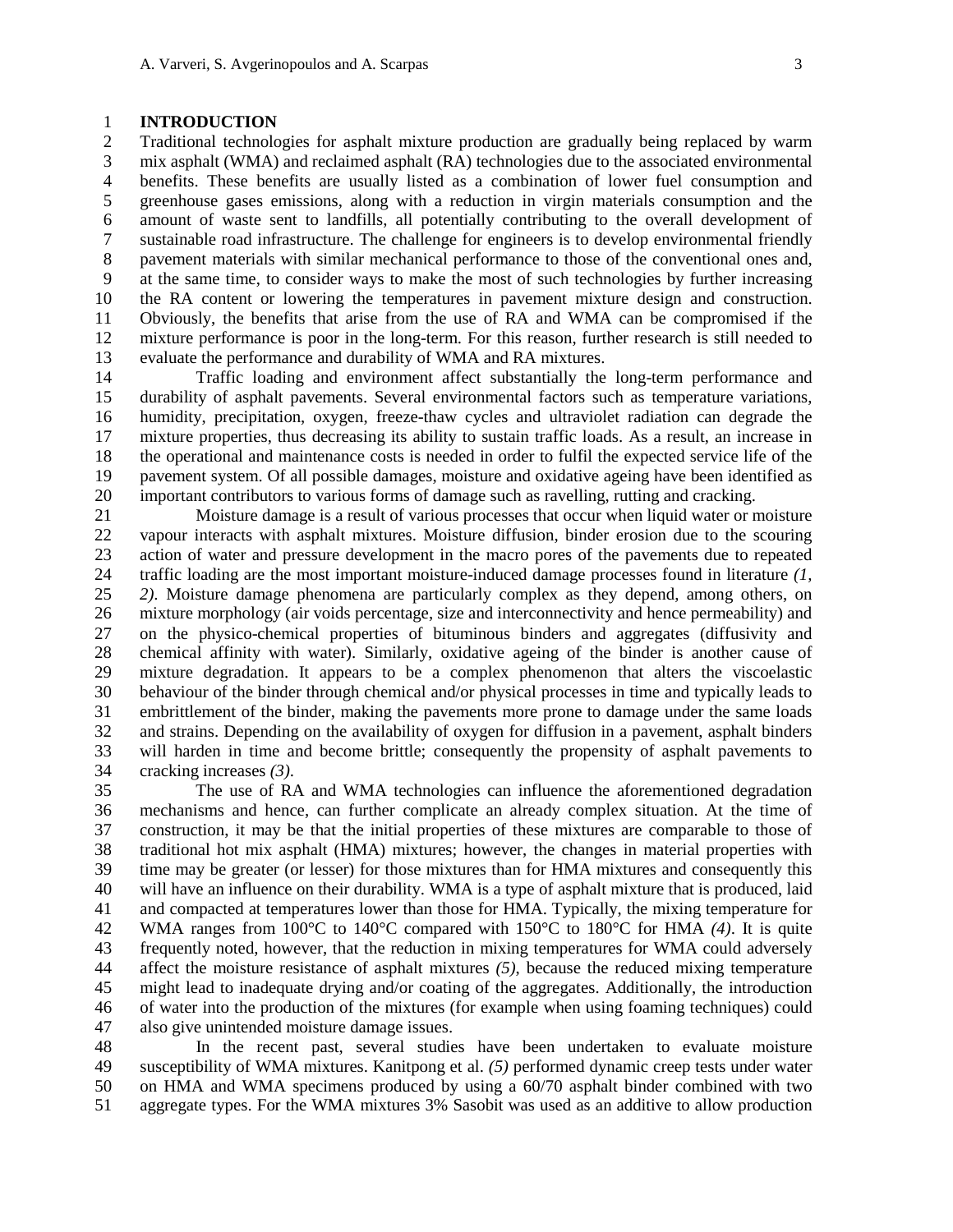at a lower temperature of 110°C. The results indicated that WMA mixtures had a greater resistance to permanent deformation than HMA mixtures, probably due to the fact that Sasobit results in higher mixture stiffness. However, in terms of moisture susceptibility, WMA was more sensitive to moisture compared to HMA. Differences, between the WMA and HMA mixtures, were also found in relation to the gradation and aggregate type. Slag aggregates performed better 6 against moisture for the HMA mixtures, while the WMA slag mixtures exhibited high sensitivity<br>7 to moisture damage. This can be attributed to the fact that moisture entrapped within the slag to moisture damage. This can be attributed to the fact that moisture entrapped within the slag aggregates, due to their high porosity, could not be thoroughly dried in WMA due to the lower production temperature. Therefore, to improve moisture susceptibility of WMA mixtures, aggregate types with desirable properties should be considered.

 In another study, Xiao et al. *(6)* performed indirect tensile tests on WMA and HMA mixtures after moisture conditioning. They reported that HMA had a better performance compared to WMA mixtures regardless of the aggregate, storage duration and antistripping agent type. However, there exists also evidence that does not support the abovementioned results. Kavussi and Hashemian *(7)* reported that the addition of 2% hydrated lime improved significantly the performance of WMA mixtures in terms of their tensile strength and rutting potential under wet conditions. Nevertheless, a further reduction in mixing temperature resulted to a increase in moisture sensitivity. Moreover, Hurley and Prowell *(8)* reported that, depending on the aggregate and binder type, different WMA additives showed variability compared to the control mixture 20 with respect to moisture susceptibility. From the above it is clear that more investigation is still required to achieve a better understanding of moisture-induced damage in WMA mixtures. required to achieve a better understanding of moisture-induced damage in WMA mixtures.

 Apart from the low temperature mixtures, reclaimed asphalt technology, namely the use of old asphalt pavements that are milled up or ripped off the road *(9)*, is a useful alternative to virgin materials that can reduce the use of virgin aggregates and asphalt binders for HMA, WMA or cold mix asphalt mixtures *(10)*. To investigate the durability characteristics of RA mixtures, 26 with respect to their moisture sensitivity, several research projects were undertaken. Aurangzeb et al. (11) performed the Illinois DOT's moisture susceptibility test on four mixtures with 0%, 30%, al. *(11)* performed the Illinois DOT's moisture susceptibility test on four mixtures with 0%, 30%, 40%, and 50% RA content produced with two aggregate types. The results showed that the tensile strength and tensile strength ratio (TSR) of all mixtures increased with increasing RA content, with the exception of the 40% RA mixture that failed to pass the minimum TSR criterion (TSR≥ 85%). Moreover, Hajj et al. *(12)* reported that overall the addition of RA to a mixture resulted in acceptable moisture resistance; however a reduction in the unconditioned and conditioned tensile strength was observed.

 Another study by He and Wong *(13)* concluded that the bitumen type and ageing level of RA materials significantly affects moisture susceptibility. Also, they reported that the indirect tensile strength of fine aggregate mixtures decreased with increasing RA content under dry and wet conditions and that hard bitumen types were found to improve moisture susceptibility. West et al. *(14)* conducted performance related tests to determine the susceptibility of asphalt mixtures containing RA to various distresses. Thirty mixtures were designed and produced with different RA contents and virgin binders, using materials from contractors in New Hampshire, Utah, Minnesota, and Florida. The assessment of the mixtures for their susceptibility to moisture was performed using AASHTO T283. The results showed that mixtures with high RA content generally had higher tensile strength than virgin mixtures before and after moisture conditioning. In several cases, however, the high RA content mixtures did not initially meet the standard 0.80 TSR criterion and the addition of an antistripping additive was needed to improve their TSR values.

 Other researchers investigated the moisture sensitivity of mixtures prepared with both WMA and RA technologies. A study by Zhao et al. *(15)* used laboratory performance tests to evaluate the effect of high RA percentages on WMA mixtures. The performance against rutting, fatigue and moisture damage was investigated for four WMA mixtures with 0%, 30%, 40%, and 50% RA. In addition, two HMA control mixtures were designed with 0% and 30% RA. Moisture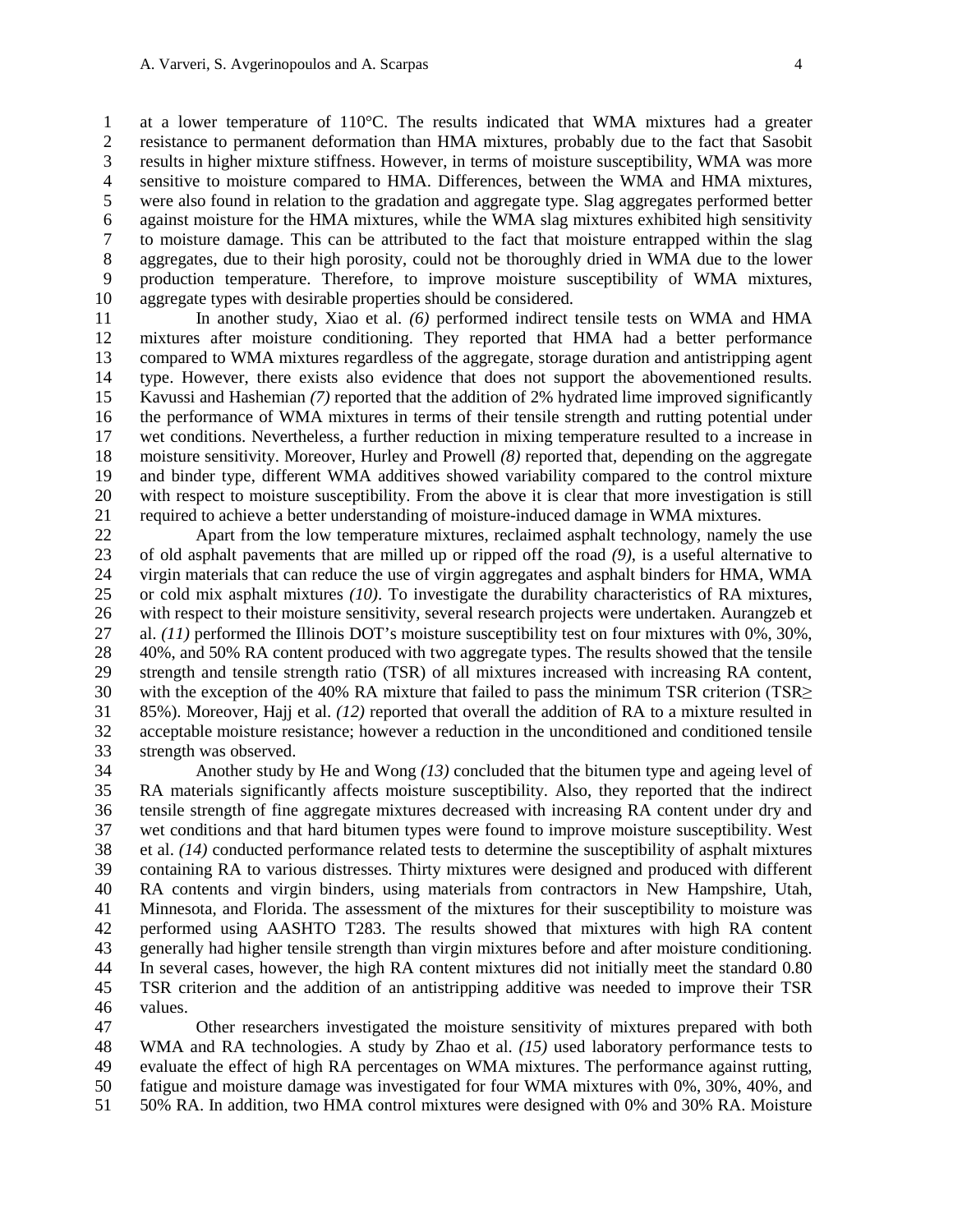susceptibility was evaluated using the Hamburg wheel tracking test and AASHTO T283 with one freeze-thaw cycle. It was found that the TSR values of WMA containing high percentages of RAP (30%, 40% and 50%) were higher compared to that of virgin WMA, which indicates that the addition of RA can potentially reduce significantly moisture susceptibility of WMAs. Similar observations were made for the HMA mixtures containing RA.

6 Moreover, Shu et al. *(16)* evaluated the moisture susceptibility of plant-produced foamed WMA containing high percentages of RA using multiple moisture conditioning procedures and WMA containing high percentages of RA using multiple moisture conditioning procedures and laboratory performance tests. Testing involved the Superpave indirect test, the Hamburg wheel tracking test, and the dynamic modulus test on dry and moisture conditioned samples using two conditioning procedures i.e. the AASHTO T283 freeze–thaw procedure and the moisture induced stress tester (MIST). The findings showed that increasing the RA content in the mixtures generally led to the increase in the ratios of conditioned to dry samples for the various properties. 13 Overall, it was observed that moisture susceptibility decreased with increasing RA content and<br>14 that plant-produced foamed WMA showed similar moisture susceptibility to that of HMA. It was that plant-produced foamed WMA showed similar moisture susceptibility to that of HMA. It was concluded that foamed WMA combined with RA could perform as well as HMA in terms of moisture damage.

 From the above, it can be concluded that there is a need for further research regarding the moisture damage susceptibility of asphalt mixtures that use WMA and RA technologies. A better understanding of the moisture damage mechanisms themselves, but also in relation with the new mixture production technologies is essential. 

### **OBJECTIVES**

 The main objective of this study was to evaluate the differences in moisture sensitivity that arise from the use of WMA and RA technologies in comparison to hot mix asphalt (HMA) mixtures. Moreover, an attempt was made to study the effect of ageing on the moisture sensitivity of HMA and WMA-RA mixtures. To this end, in this study, a moisture conditioning protocol that combines bath conditioning and pore pressure application by means of MiST was used to characterize moisture damage of WMA asphalt mixtures containing RA. The combined protocol takes into account the key moisture damage processes and allows the quantification of their contributions to moisture damage. For this, asphalt cores obtained from site trials at two distinct time intervals, namely after pavement construction and after one year of service. The evaluation of the moisture susceptibility characteristics of the various mixtures was made on the basis of their tensile strength and tensile strength ratio (TSR).

### **MIXTURE DESIGN AND SAMPLE COLLECTION**

 In this study, the effect of using reclaimed asphalt and WMA additives on the durability of asphalt pavements was studied on the basis of site trials. Four variants of a typical SMA surface course were produced according to the Irish and European standards and laid on the test sections, as shown in Figure 1.



40<br>41 **FIGURE 1 Schematic representation of the test sections. After Tabaković et al.** *(17)***.**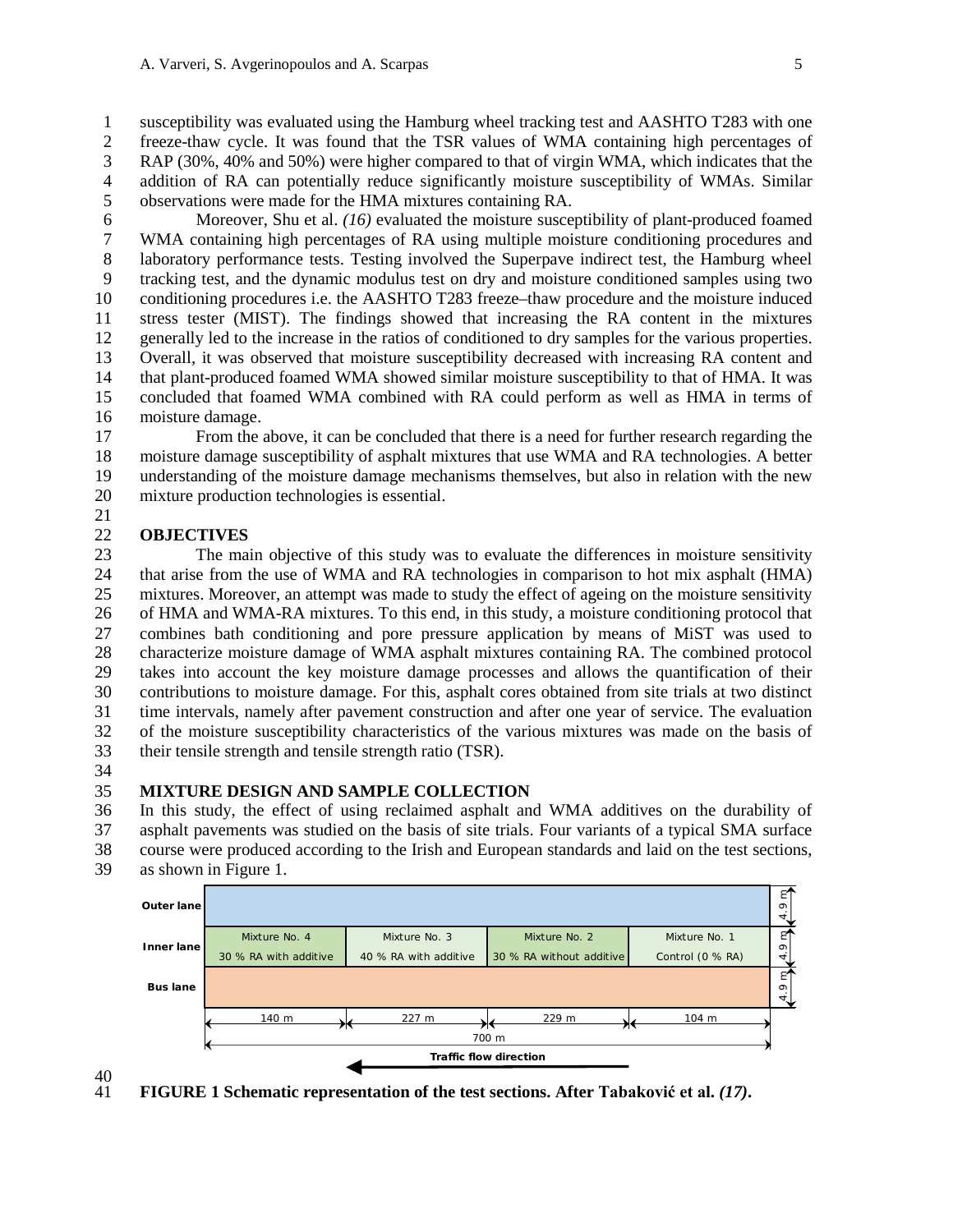$\frac{1}{2}$  The selected test section is a dual carriage road with three traffic lanes on each direction (bus lane and two traffic lanes). The middle lane was chosen as the test lane because it will be subjected to the most trafficking, particularly from heavy goods vehicles *(18)*. The mixture had a maximum aggregate size of 10 mm. The mix design target air voids content for all mixtures was 6 10% whereas the achieved air voids content ranged from 6.8% to 7.5 %. Four variants of the SMA mixture were prepared. Specifically, a control mixture with 0% RA, a mixture with 30% SMA mixture were prepared. Specifically, a control mixture with 0% RA, a mixture with 30% 8 RA and no WMA additive and two more mixtures with Cecabase RT 945 warm mix additive and 30% and 40% of reclaimed asphalt. Table 1 shows the mix design of the four different mixtures. More information on the mixture design and construction of the site trials can be found in Tabaković et al. *(17)*.

|         | Proportional content (%) |                      |      |        |        |            |  |
|---------|--------------------------|----------------------|------|--------|--------|------------|--|
| Mixture | RA content               | Aggregates<br>$CRF*$ |      | Filler | Fresh  | WMA        |  |
|         | $(\%)$                   | $(10 \text{ mm})$    |      |        | binder | additive** |  |
|         |                          | 65.9                 | 22.8 | 5.7    | 5.6    | $\left($   |  |
| В       | 28.6                     | 43.8                 | 17   | 5.7    | 4.9    |            |  |
|         | 38.1                     | 34.4                 | 17.1 | 5.7    | 4.7    | 0.3        |  |
|         | 28.6                     | 43.8                 | 17   | 5.7    | 4.9    | 0.3        |  |

*\*\*WMA additive added at 0.5% of the total binder content*

 Overall, a total of 216 cores were collected and tested for their sensitivity to moisture damage. First, a total of 108 cores (27 from each trial section) were collected 24 hours after the construction of the site trial section was completed, while in order to consider the effect of ageing another 108 cores were taken nearly one year after the construction of the trial section. The asphalt field cores were 100 mm in diameter and approximately 60 mm in height. The cores consisted of two different layers, namely the SMA surface course and the underneath binder course. Therefore, prior to testing, the binder course was removed by sawing the asphalt cores using a diamond saw. Then the height of the samples was measured in accordance with the European standard EN 12697-29.

### **MOISTURE CONDITIONING AND TESTING PROTOCOL**

 Earlier, moisture diffusion and pumping action were identified as the dominant moisture-induced damage mechanisms. However, the time frame over which each mechanism occurs in the field 28 differs significantly. Moisture diffusion occurs over a longer timeframe, while excess pore<br>29 pressure development takes place in very short times. In order to address the individual pressure development takes place in very short times. In order to address the individual mechanisms associated with these two damage processes, the field cores were subjected to a combination of two different conditioning methods: (a) immersion in water bath and (b) cyclic pore pressure application.

 Bath conditioning was performed at elevated temperatures so as to facilitate moisture diffusion into the mixture, accelerating thus the long-term degradation of the material properties. Cyclic pore pressure was applied on the samples by means of the moisture induced sensitivity tester (MiST). MiST is a self-contained unit which includes a hydraulic pump and a piston mechanism that is designed to cyclically apply pressure inside a sample chamber. Moisture conditioning is performed by placing a compacted asphalt sample in the chamber and filling it with water. Then the water is pumped through the sample, thus creating pressure cycles between zero and the chosen pressure. One can choose the pressure, temperature and the number of conditioning cycles to replicate different combinations of traffic and environmental conditions *(19)*.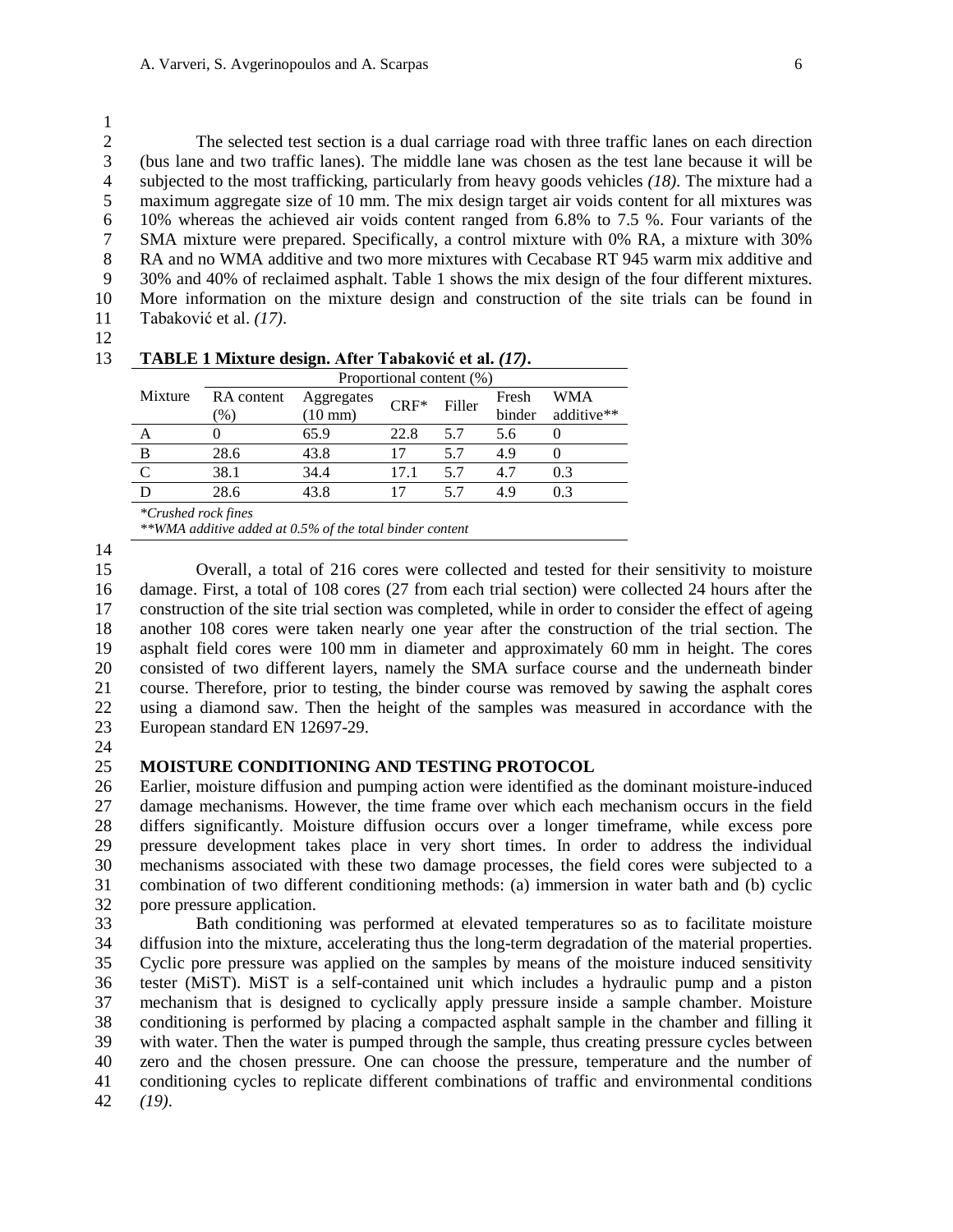After delivery, the samples were subjected to the above mentioned combinations of bath and MiST conditioning. First the samples were immersed in a bath with distilled water at an elevated temperature of 60°C, in order to facilitate the diffusion of water into the asphalt samples. At specified time intervals of 3 and 6 weeks three samples per mixture were removed from the 5 bath, placed in water at  $20^{\circ}$ C for 2 hours and then maintained in a climate chamber at  $20^{\circ}$ C until 6 tested. An additional three samples per mixture were removed from the bath and further conditioned in MiST; 4000 cycles of pressure were applied at a temperature of  $60^{\circ}$ C and a conditioned in MiST; 4000 cycles of pressure were applied at a temperature of  $60^{\circ}$ C and a pressure of 70 psi (0.48 MPa). After MiST conditioning, the samples were placed in a water bath at 20°C for 2 hours and then in a climate chamber until testing. More details on the moisture conditioning protocol and the selection of the various parameters are given in a previous study *(20)*.

12 The additional step of placing the samples in a water bath at room temperature  $(20^{\circ}C)$  was found to be essential, considering that the samples were conditioned at high temperature and therefore, they became soft after bath or MiST application. This extra step allowed the stabilization and further handling of the samples. The degradation of the mechanical properties due to moisture conditioning was evaluated through indirect tensile tests (ITT), which were 17 performed in accordance with the EN 12697-23 standard. The indirect tensile strength tests were performed at 20°C at a loading rate of 50 mm/min.

# **TEST RESULTS AND DISCUSSION**

 The susceptibility of the asphalt cores to moisture was evaluated on the basis of their indirect tensile strength (ITS) and indirect tensile strength ratio (ITSR). The mean ITSR values (out of three replicate samples), after bath and bath-MiST conditioning, for the unaged (fresh) and field aged samples are shown in Figures 2 and 3, respectively. Also, the coefficient of variation was calculated and presented on the top of the columns. The dashed line represents the threshold value below which an asphalt mixture is considered to be susceptible to moisture damage, according to Dutch and Irish standards.



 $\frac{28}{29}$ **FIGURE 2 Mean ITSR values for unaged (fresh) samples.**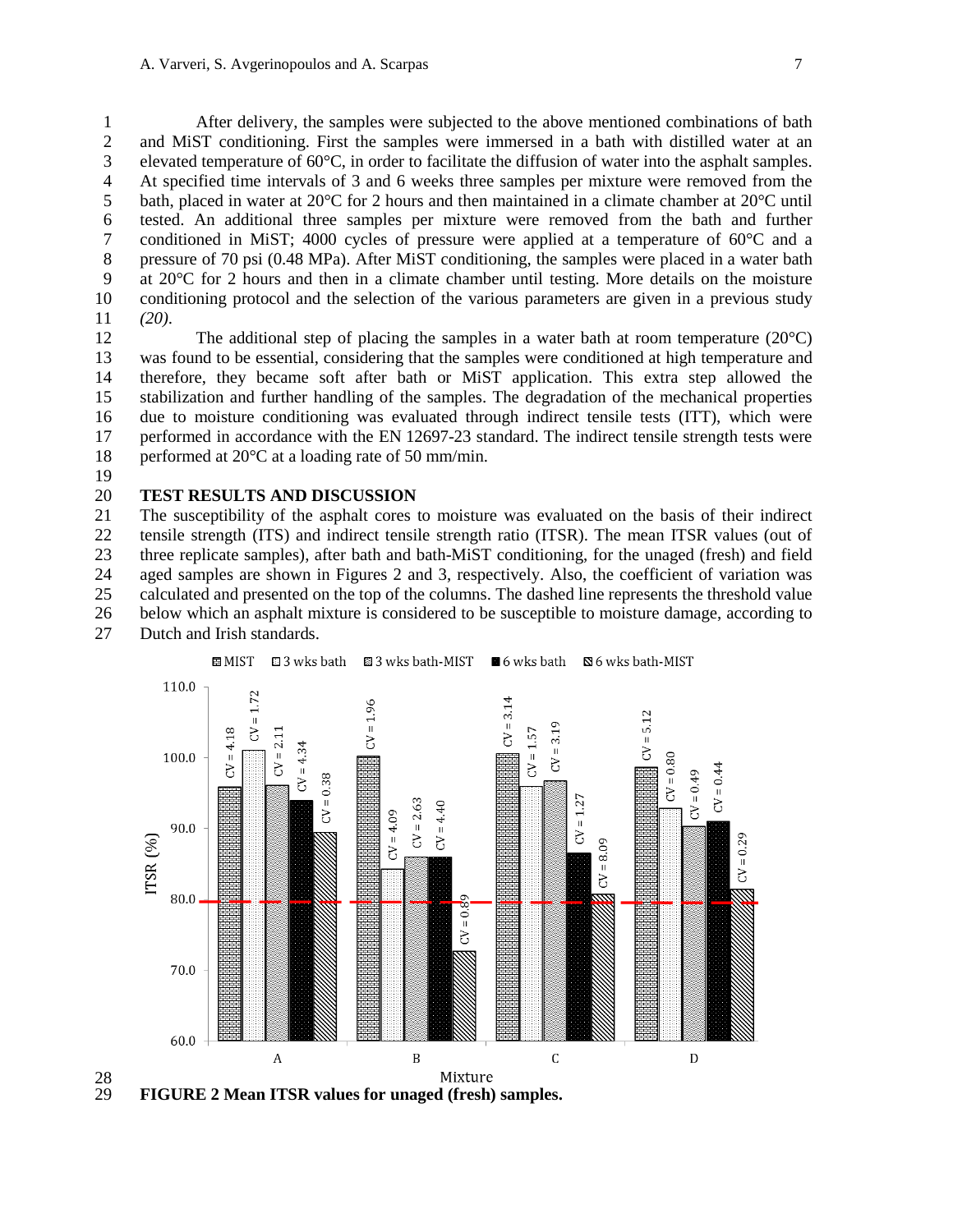Figure 2 shows that the tensile strength ratios of the RA mixtures, regardless of the addition of WMA, were found to be lower than the conventional HMA mixtures for the unaged samples. The addition of WMA additive appeared to improve the resistance of the RA mixtures against moisture as follows from the comparison between mixture B and D, which had the same 6 amount of RA content but differed in terms of the addition of the WMA additive.<br>7 After field ageing, however, a different trend was observed as the ITSR

After field ageing, however, a different trend was observed as the ITSR values of the RA mixtures were found to be higher than those of the control HMA mixture (0% RA), as shown in Figure 3. The mechanical performance of the control mixture after moisture conditioning (0% RA) had significantly deteriorated for the samples that were collected after one year of field ageing, thus suggesting mixture A is sensitive to moisture damage. On the other hand, after field ageing, the moisture susceptibility of all RA mixtures improved significantly. Specifically, mixture B (30% RA; no WMA additive) was found to be susceptible to moisture damage both before and after field ageing; nevertheless its performance was slightly improved after ageing. Similarly, mixtures C (40% RA plus WMA additive) and D (30% RA plus WMA additive) had high tensile strength ratios before ageing, which were further improved after field ageing. In general, it was found that mixture D performed better against moisture damage compared to other mixture variants. The improvement of the ITS ratios after field ageing suggests that the RA mixtures (with and without WMA additives) underwent a curing process during field ageing that resulted to an increase in their wet tensile strength, thus exhibiting lower sensitivity to moisture damage.



 $\frac{22}{23}$ 

**FIGURE 3 Mean ITSR values for the field aged samples.**

 Table 3 shows the reduction in strength for all mixtures after the application of the various conditioning regimes. From the results, the contributions of the short- and long-term moisture damage on the strength of the samples were quantified. The results for the samples obtained right after the construction of the test sections, show that the HMA control mixture was found to be less sensitive to both long- and short-term moisture conditioning. After three weeks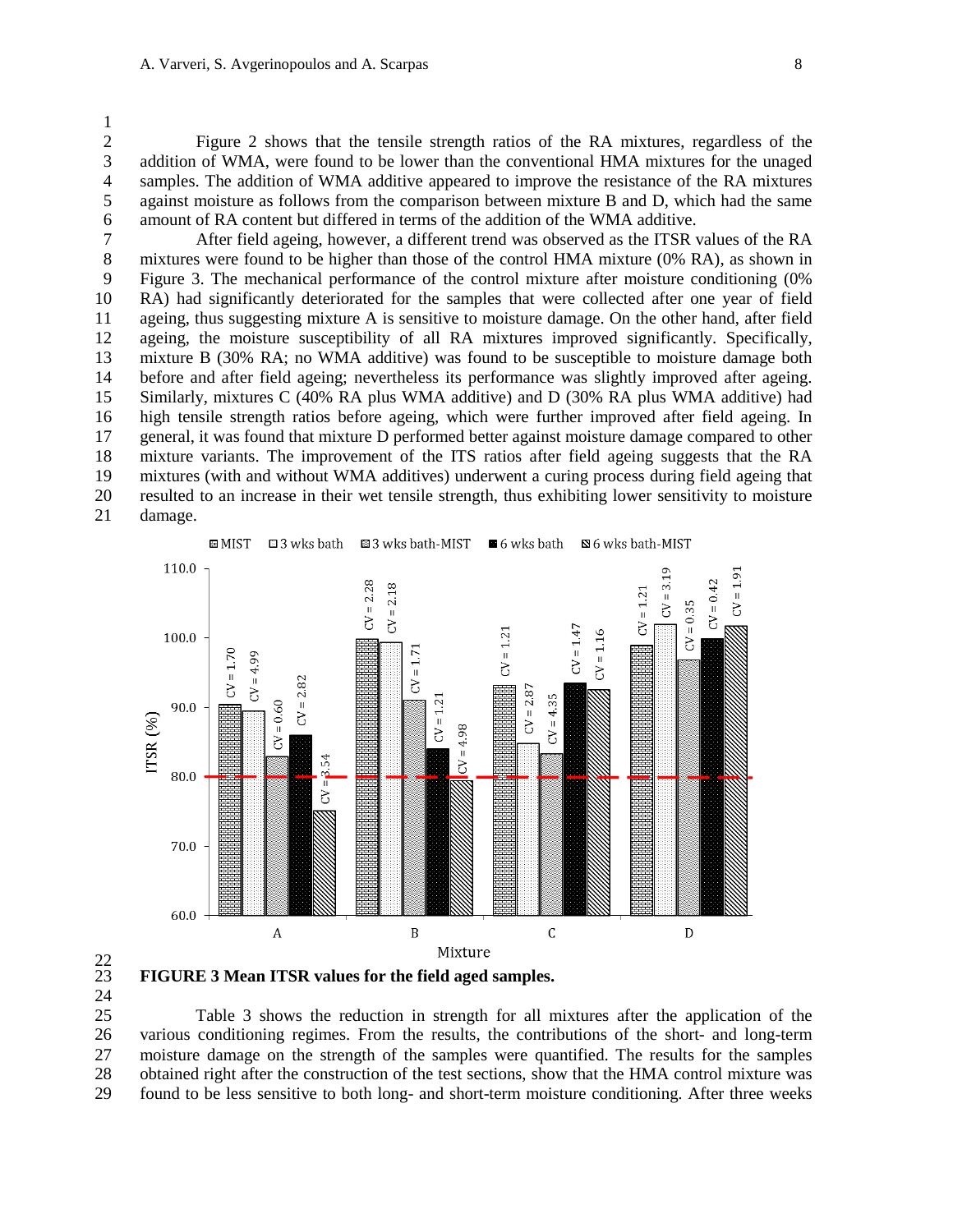of bath conditioning a slight increase in tensile strength was observed for the unaged samples, while six weeks of bath conditioning resulted to a minor reduction in strength of about 6%. On the other hand, the RA mixtures had higher reduction in strength after bath conditioning that ranged from 4% to 16%. Among the RA mixtures, the 30% RA mixture with a WMA additive showed the best performance, while mixture B that had no WMA additive (but the same RA 6 content of 30%) was extremely sensitive to moisture. Furthermore, it was observed that an increase in the amount of RA content, from 30 % to 40 %, did not result to great differences in increase in the amount of RA content, from 30 % to 40 %, did not result to great differences in the moisture susceptibility of the mixtures, as follows from the comparison between mixture C and D. With respect to the short-term moisture damage, it was observed that MiST application, without any prior bath conditioning and after three weeks in the bath, had a greater effect on the HMA mixture than on the RA mixtures regardless of the addition of WMA additive. However, after six weeks of bath conditioning the samples containing RA weakened considerably and the application of pressure cycles resulted to a high decrease in strength compared to the control mixture.

|                                                                                                                    | Time     | Strength reduction (%) |       |                   |       |                   |       |                   |         |  |
|--------------------------------------------------------------------------------------------------------------------|----------|------------------------|-------|-------------------|-------|-------------------|-------|-------------------|---------|--|
| Conditioning                                                                                                       |          | Mixture A              |       | Mixture B         |       | Mixture C         |       | Mixture D         |         |  |
| method                                                                                                             | (wks)    | Fresh<br>(unaged)      | Aged  | Fresh<br>(unaged) | Aged  | Fresh<br>(unaged) | Aged  | Fresh<br>(unaged) | Aged    |  |
| Long-term                                                                                                          | $\theta$ | na                     | na    | na                | na    | na                | na    | na                | na      |  |
| bath                                                                                                               | 3        | $-1.01$                | 10.50 | 15.75             | 0.70  | 4.05              | 15.20 | 7.12              | $-1.90$ |  |
| conditioning                                                                                                       | 6        | 6.08                   | 14.00 | 14.00             | 16.00 | 13.51             | 6.50  | 9.01              | 0.10    |  |
| Long-term                                                                                                          | $\theta$ | 4.17                   | 9.60  | $-0.21$           | 0.20  | $-0.58$           | 6.80  | 1.32              | 1.00    |  |
| bath<br>conditioning                                                                                               | 3        | 3.92                   | 17.10 | 14.03             | 9.00  | 3.31              | 16.70 | 9.68              | 3.20    |  |
| & MiST                                                                                                             | 6        | 10.54                  | 24.90 | 27.29             | 20.60 | 19.32             | 7.40  | 18.58             | $-1.70$ |  |
| MiST                                                                                                               | $\theta$ | 4.17                   | 9.60  | $-0.21$           | 0.20  | $-0.58$           | 6.80  | 1.32              | 1.00    |  |
| application*                                                                                                       | 3        | 4.93                   | 6.60  | $-1.72$           | 8.30  | $-0.74$           | 1.50  | 2.56              | 5.10    |  |
| $\star$ The effect of MCT is above as the difference hotelessed hathough hath MCT conditioning a second condition. | 6        | 4.46                   | 10.9  | 13.29             | 4.60  | 5.81              | 0.90  | 9.57              | $-1.80$ |  |

**TABLE 3 Average reduction in strength for the unaged (fresh) and aged samples**

*\* The effect of MiST is given as the difference between bath and bath-MiST conditioning; na: not applicable*

 After one year in the field, however, the mixtures containing RA exhibited a lower reduction in strength compared to the control mixture after the application of the different conditioning regimes. Specifically, mixture A (0% RA) had the highest reduction in strength for all conditioning protocols (maximum strength loss was 24.90%), suggesting that the mechanical properties of the HMA mixtures deteriorated significantly during a year of service that resulted to high moisture sensitivity. Moreover, similar levels of strength reduction were observed, after only bath conditioning, for the aged samples of mixture B (30% RA; no WMA additive) compared to the unaged ones. However, the performance of mixture B, subjected to the combined protocol, 26 was slightly improved after field ageing. Furthermore, the results demonstrated the positive effect<br>27 of using WMA additives on moisture susceptibility of both unaged and field aged mixtures. of using WMA additives on moisture susceptibility of both unaged and field aged mixtures. Mixture C (40% RA plus WMA additive) showed a decreasing strength with increasing bath conditioning time; however it appeared to be insensitive to the application of cyclic pressure, indicating that mixture C is more probable to fail cohesively, due to the weakening of the binder, rather than adhesively. This can be attributed to the antistripping effect of the Cecabase RT 945 WMA additive, which appeared to improve the adhesion properties of the aggregate-binder systems. Mixture D (30% RA plus WMA additive), exhibited the best performance against moisture damage. The rate of strength degradation was very low, particularly after field ageing; comparable strength levels were measured after the various conditioning scenarios.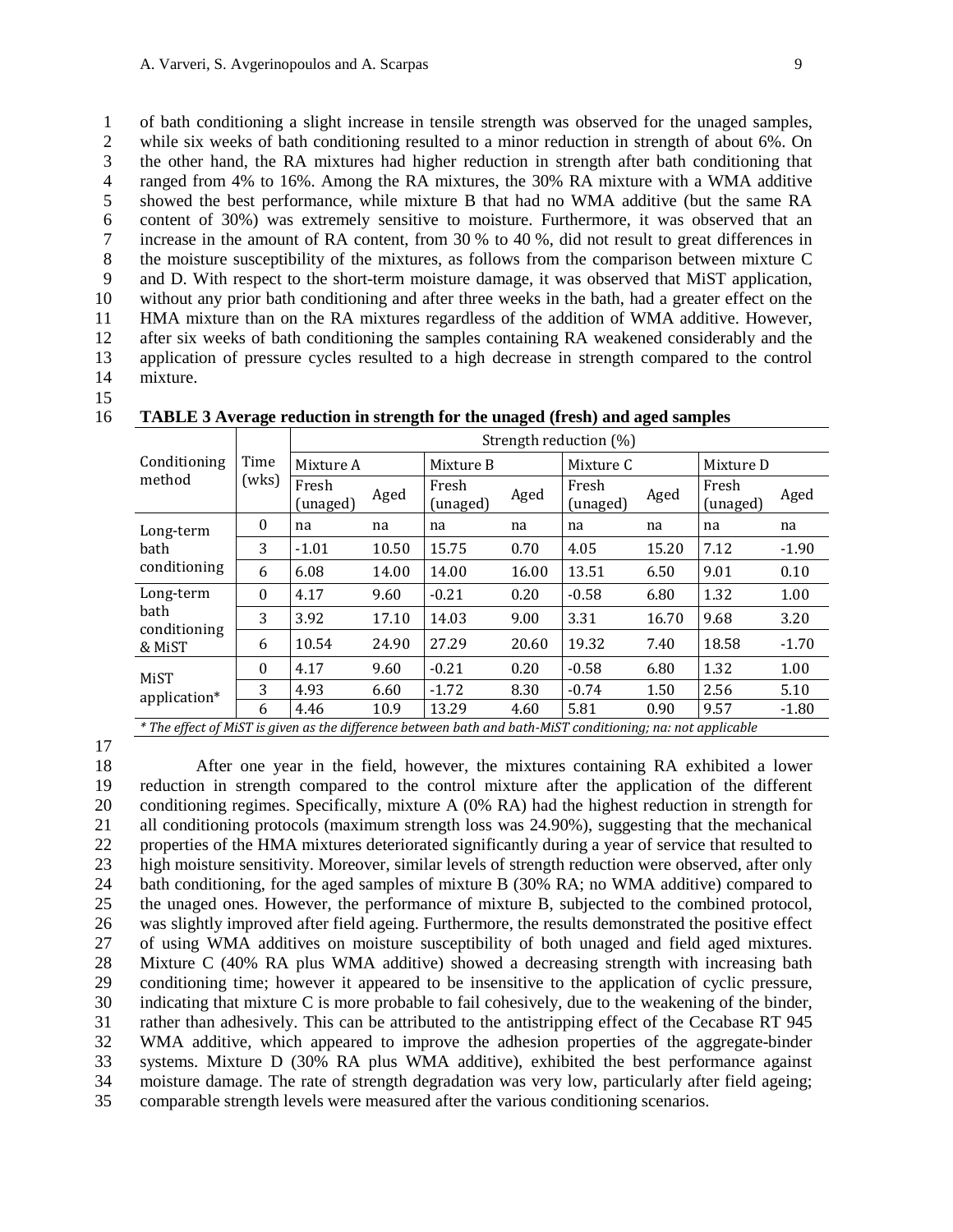The aforementioned observations are depicted in Figures 4 and 5. The degradation curves due to long- and short-term moisture induced damage mechanisms, i.e. moisture diffusion and cyclic pore pressures, are shown. The red (or blue) curve demonstrates the effect of moisture diffusion on tensile strength due to bath conditioning alone, while the green (or purple) curve shows the influence of the combined conditioning protocol (bath and MiST) on tensile strength. 6 From the results, it can be observed that the dry strength of the control mixture increases significantly after field ageing, in contrast to the RA mixtures that were found to have comparable significantly after field ageing, in contrast to the RA mixtures that were found to have comparable strength levels for both the unaged and aged samples. With respect to moisture damage susceptibility, the strength of the control mixture appeared to decrease with increasing bath conditioning. Similar observations were also made for mixture B, which did not contain a WMA







 $\frac{16}{17}$  **FIGURE 5 Strength degradation curves due to moisture conditioning for (a) mixture C (40% RA; WMA additive) and (b) mixture D (30% RA; WMA additive).**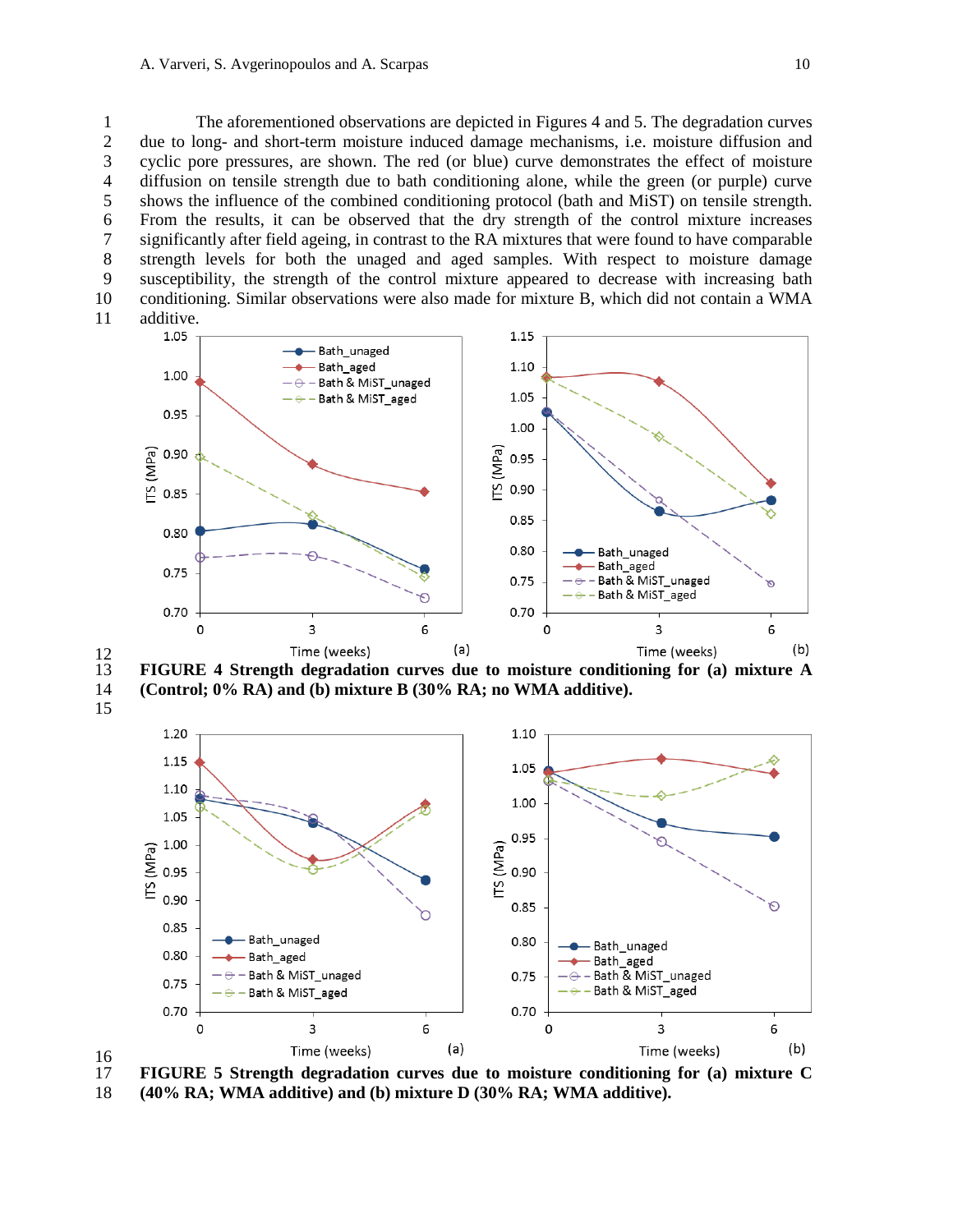Regarding the influence of short-term moisture conditioning, it was found that MiST application resulted to additional strength loss for both mixtures A and B. The graphs show that the reduction in strength, which corresponds to the influence of pore pressure cycles, increases with bath conditioning time, suggesting that moisture diffusion, degraded further the properties of 6 the mixtures, thus resulting in a greater reduction in strength for the same amount of MIST<br>7 conditioning. On the contrary, the tensile strength of the mixtures containing reclaimed asphalt conditioning. On the contrary, the tensile strength of the mixtures containing reclaimed asphalt and a WMA additive were not significantly affected by pore pressure application. In general, the use of WMA additive resulted to mixtures with superior performance against moisture, especially with respect to the pressure-induced damage.

## **SUMMARY AND CONCLUSIONS**

13 Overall, the objective of this work was to evaluate the moisture sensitivity of mixtures containing<br>14 RA and WMA additives and investigate the effect of field ageing on their moisture damage RA and WMA additives and investigate the effect of field ageing on their moisture damage susceptibility. Four variants of a typical European SMA mixture were prepared; a control HMA mixture with 0% RA, a mixture with 30% RA and no WMA additive, a mixture with 30% RA in which a WMA additive was added, as well as a mixture with 40% RA and a WMA additive. Test sections were laid using the four mixtures and a total of 216 samples were cored after 24 hours and one year after the construction of the test sections. The field cores were conditioned in 20 combinations of water bath immersion and cyclic pore pressures by means of the moisture<br>21 induced sensitivity tester (MiST). The degradation in strength was quantified through indirect induced sensitivity tester (MiST). The degradation in strength was quantified through indirect tensile strength tests. Based on the results the contributions of long- and short-term moisture damage were quantified. On the basis of this study the following conclusions can be made:

- 
- The inclusion of RA has a great effect on mixture strength. The tensile strength of the mixtures increased with increasing RA content.
- 27 A change in the amount of RA content, from 30% to 40%, did not create great differences 28 in the dry and wet ITS and ITSR values.
- The rate of strength degradation due to moisture damage was found to be lower for the mixtures containing RA and WMA additive compared to the control mixture. The RA mixtures, subjected to the various moisture conditioning regimes, had a lower reduction in strength, especially after field ageing.
- <sup>33</sup> The results showed that mixtures with RA content generally had higher tensile strength than the control mixture before and after moisture conditioning. In a number of cases, however, the RA mixtures, with and without WMA additive, did not initially meet the standard 0.80 TSR criterion, but their TSR values were found to improve for the field aged samples. The results suggest that the mixtures underwent a curing process in the field that enhanced their response to moisture damage. Therefore it is recommended that ageing considerations are made when performance testing is necessary to validate the mix design with respect to moisture damage susceptibility.
- The use of warm mix additive increased the resistance to moisture damage induced both by bath and bath-MIST conditioning. A comparison between mixture B and D, which had the same amount of RA and only differed with respect to the addition of WMA additive, clearly demonstrates the positive effect of WMA additive on the moisture damage susceptibility of the mixtures.
- The results indicate that the two moisture damage inducing mechanisms had diverse effects on strength degradation. Mixtures with variable composition, but the same morphological characteristics (air void content, aggregate gradation etc.) can be susceptible to long- or short-term conditioning to a lesser or greater degree. Therefore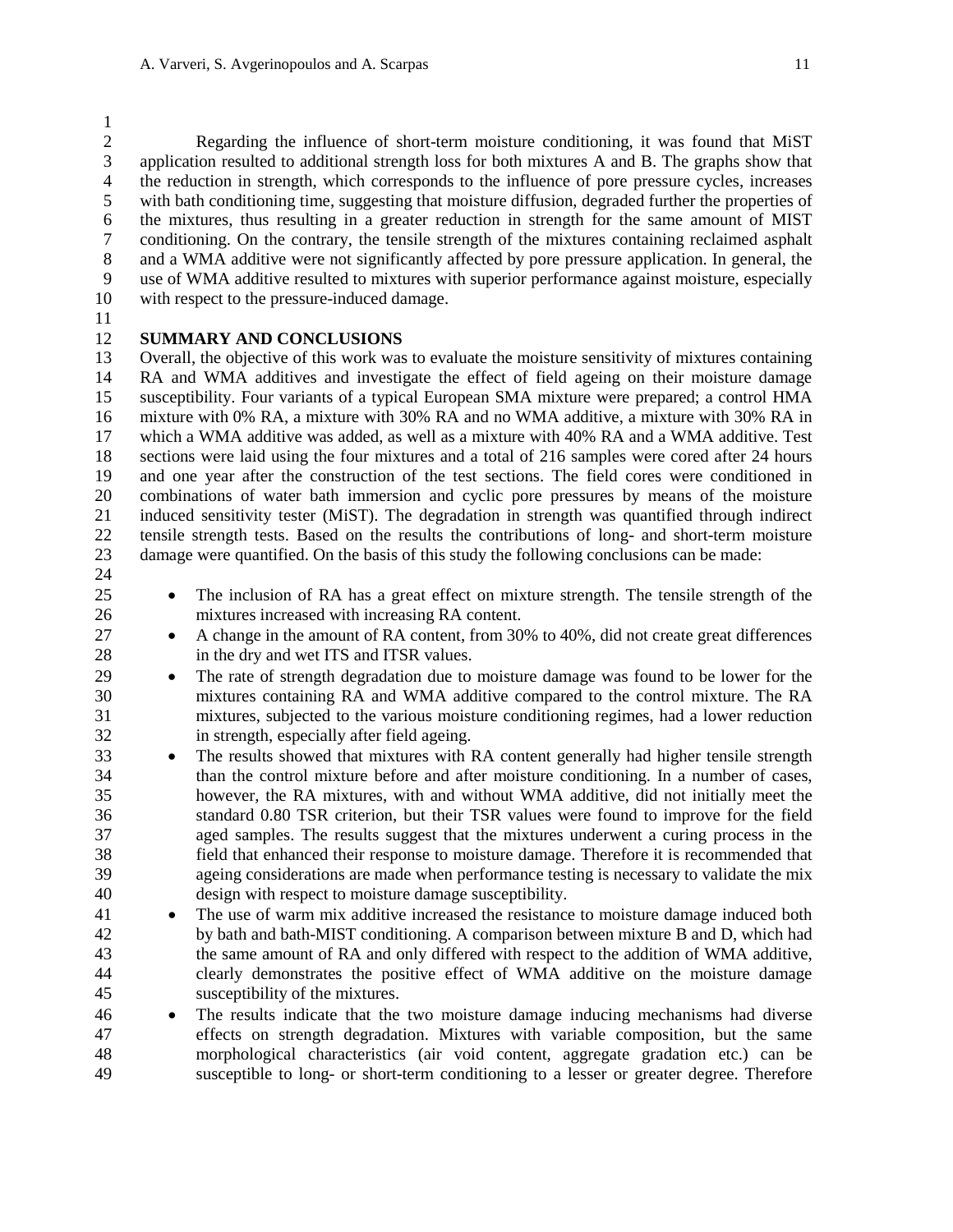| $\mathbf{1}$<br>$\mathfrak{2}$ |    | considerations of both moisture damage mechanisms should be made when evaluating<br>asphalt mixtures for their susceptibility to moisture damage.       |
|--------------------------------|----|---------------------------------------------------------------------------------------------------------------------------------------------------------|
| 3<br>$\overline{4}$            |    | <b>ACKNOWLEDGEMENTS</b>                                                                                                                                 |
| 5                              |    | The research study was carried out in the framework of the CEDR Transnational Road Research                                                             |
| 6                              |    | Programme project "Effects on Availability of Road Network (EARN)". The funding for this                                                                |
| 7                              |    | project was provided by the national road administrations of Denmark, Finland, Germany,                                                                 |
| 8                              |    | Ireland, Netherlands and Norway.                                                                                                                        |
| 9                              |    |                                                                                                                                                         |
| 10                             |    | <b>REFERENCES</b>                                                                                                                                       |
| 11<br>12                       |    | 1. Hicks, R.G. NCHRP Synthesis of Highway Practice 175: Moisture Damage in Asphalt<br>Concrete. Washington D.C.: TRB & National Research Council, 1991. |
| 13                             | 2. | Kringos, N. and A. Scarpas. Raveling of asphaltic mixes due to water damage:                                                                            |
| 14                             |    | Computational identification of controlling parameters. Transportation Research Record:                                                                 |
| 15                             |    | Journal of the Transportation Research Board, Vol. 1929, 2005, pp. 79–87.                                                                               |
| 16                             | 3. | Ruan, Y.R., R. Davison and C.J. Glover. An investigation of asphalt durability:                                                                         |
| 17                             |    | Relationships between ductility and rheological properties for unmodified asphalts.                                                                     |
| 18                             |    | Petroleum Science and Technology, Vol. 21, No. 1-2, 2003, pp. 231-254.                                                                                  |
| 19                             | 4. | Xiao, F., J. Jordan and S.N. Amirkhanian. Laboratory investigation of moisture damage                                                                   |
| 20                             |    | in warm-mix asphalt containing moist aggregate. Transportation Research Record:                                                                         |
| 21                             |    | Journal of the Transportation Research Board, Vol. 2126, No.1, 2009, pp. 115-124.                                                                       |
| 22                             |    | 5. Kanitpong, K., N. Charoentham and S. Likitlersuang. Investigation on the effects of                                                                  |
| 23                             |    | gradation and aggregate type to moisture damage of warm mix asphalt modified with                                                                       |
| 24                             |    | Sasobit. International Journal of Pavement Engineering, Vol. 13, No. 5, 2012, pp. 451-                                                                  |
| 25                             |    | 458.                                                                                                                                                    |
| 26                             | 6. | Xiao, F., W. Zhao, T. Gandhi and S.N. Amirkhanian. Laboratory investigation of                                                                          |
| 27                             |    | moisture susceptibility of long-term saturated warm mix asphalt mixtures. International                                                                 |
| 28                             |    | Journal of Pavement Engineering, Vol. 13, No. 5, 2012, pp. 401-414.                                                                                     |
| 29                             | 7. | Kavussi, A. and L. Hashemian. Laboratory evaluation of moisture damage and rutting                                                                      |
| 30                             |    | potential of WMA foam mixes. International Journal of Pavement Engineering, Vol. 13,                                                                    |
| 31                             |    | No. 5, 2012, pp. 415-423.                                                                                                                               |
| 32                             | 8. | Hurley, G.C. and B.D. Prowell. Evaluation of Sasobit for use in warm mix asphalt.                                                                       |
| 33                             |    | NCAT report, 05-06, National Center for Asphalt Technology, 2005.                                                                                       |
| 34                             | 9. | McDaniel, R. and R.M. Anderson. Recommended use of reclaimed asphalt pavement in                                                                        |
| 35                             |    | the Superpave mix design method: Technician's manual. NCHRP Report 452,                                                                                 |
| 36                             |    | Transportation Research Board, National Research Council, 2001.                                                                                         |
| 37                             |    | 10. Copeland, A. Reclaimed asphalt pavement in asphalt mixtures: state of the practice,                                                                 |
| 38                             |    | Report No. FHWA-HRT-11-021, Federal Highway Administration, Washington D.C.,                                                                            |
| 39                             |    | 2011.                                                                                                                                                   |
| 40                             |    | 11. Aurangzeb, Q., I.L. Al-Qadi, I.M. Abuawad, W.J. Pine and J.S. Trepanier. Achieving                                                                  |
| 41                             |    | desired volumetrics and performance for mixtures with high percentage of reclaimed                                                                      |
| 42                             |    | asphalt pavement. Transportation Research Record: Journal of the Transportation                                                                         |

*Research Board*, Vol. 2294, No. 1, 2012, pp. 34-42.